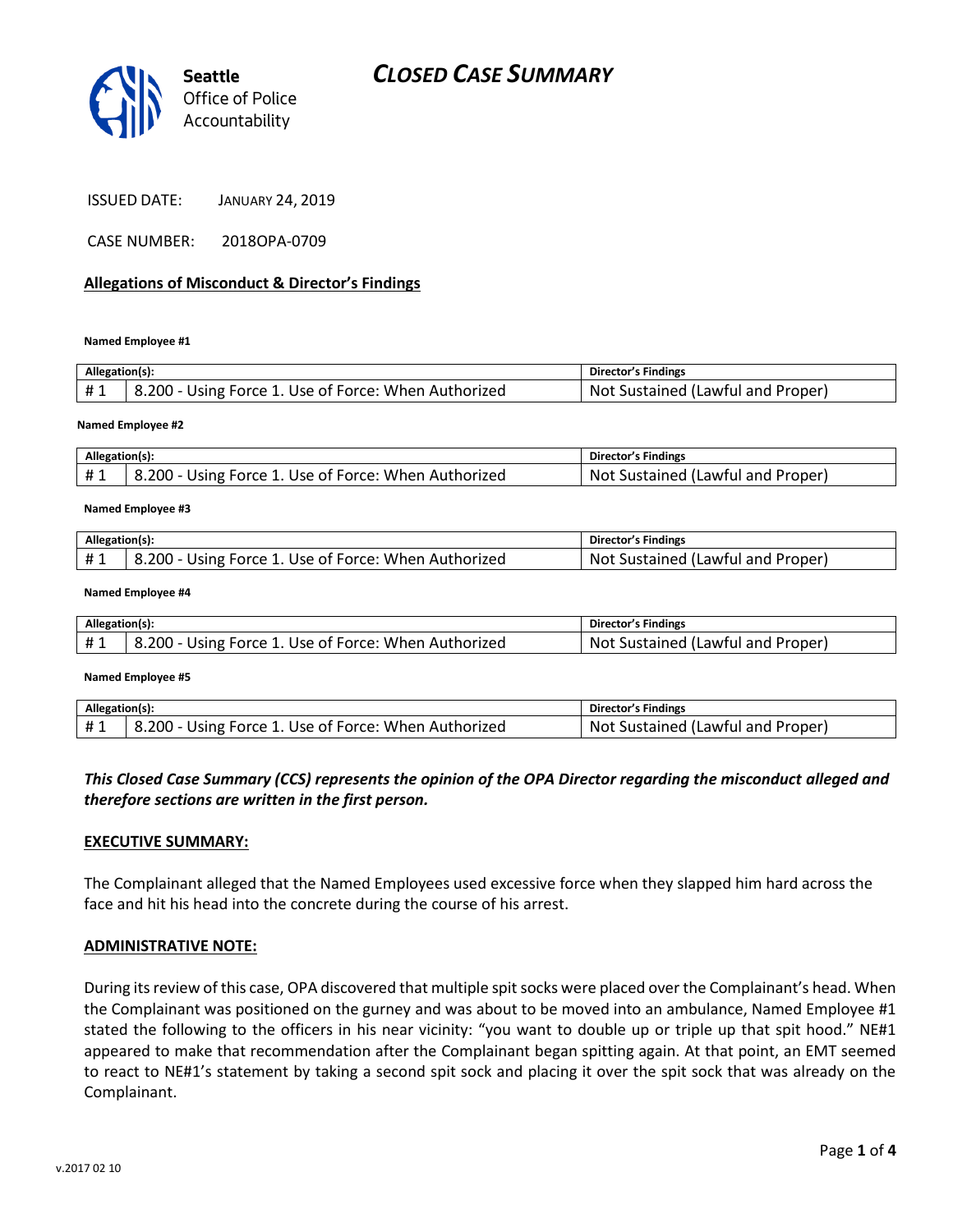# *CLOSE CASE SUMMARY*

OPA CASE NUMBER: 2018OPA-0709

In his supervisory review, the Sergeant noted that the Complainant had two spit socks on and that the second one was applied by an EMT. The Sergeant did not provide a justification for why the second spit sock was used or evaluate whether that was appropriate under the circumstances.

SPD Policy 11.010-POL-20 pertains to the use of a spit sock and 11.010-PRO-2 provides guidance concerning the practical application of the spit sock. The policy appears to be written with the understanding that only one spit sock will be used at a time on an individual, but it does not explicitly say that. The Department may want to consider amending this policy or its training to discuss the use of multiple spit socks and to provide guidance as to when that it appropriate, if ever.

## **ANALYSIS AND CONCLUSIONS:**

## **Named Employee #1 - Allegation #1** *8.200 - Using Force 1. Use of Force: When Authorized*

On July 21, 2018 at about 12:40 p.m., officers were dispatched to a service call at a Starbucks on Pike Street. The Call included information that a male suspect shoplifted items, repeatedly and forcefully hit head into the store's plateglass window, and spat at individuals. After arriving at the Starbucks, Named Employee #4 (NE#4) and his partner obtained details about what allegedly took place from a Starbucks manager, which included that the suspect assaulted her by spitting in her face when she confronted him about the five newspapers he removed from the store without paying for them. The manager gave a detailed description of the suspect and informed NE#4 and his partner that he fled by means of boarding a nearby public transportation vehicle. After transmission of the suspect's description and flight direction went out over the police radio, Named Employees #1, #2, #3, and #5 (NE#1, NE#2, NE#3, and NE#5) located an individual matching the suspect's description – referred to here as the Complainant – and initiated contact with him regarding his involvement in the alleged theft and assault. NE#1, NE#2, NE#3 and NE#5 initially detained the Complainant in order to conduct further investigation. However, the officers took the Complainant into custody after he attempted to spit at them. At that point, the officers reported that the Complainant began to struggle with them.

After the Complainant was secured and prepared for transport, he claimed that the Named Employees used excessive force when they slapped him hard across the face and hit his head into the concrete during the course of his arrest. The Complainant made this allegation to the Sergeant who spoke to the Complainant during the arrest screening process. Based on the nature of the Complainant's allegation, SPD referred this matter to OPA and this investigation ensued.

During its investigation, OPA made repeated attempts to interview the Complainant; however, those efforts were unsuccessful as the Complainant was non-responsive. Thus, the Complainant was not interviewed as part of this investigation.

OPA obtained and analyzed the Body Worn Video (BWV) recordings of the Named Employees and their Sergeant, as well as the In-Car Video recordings from two patrol vehicles that were positioned with a view of a portion of the incident. In its review of those videos, OPA found no evidence of any officers slapping the Complainant or hitting his head into the concrete. OPA identified one interaction that showed NE#1 placing a spit sock (a mesh fabric hood purposed to prevent saliva from escaping) over the head of the Complainant after the Complainant attempted to



**Seattle** *Office of Police Accountability*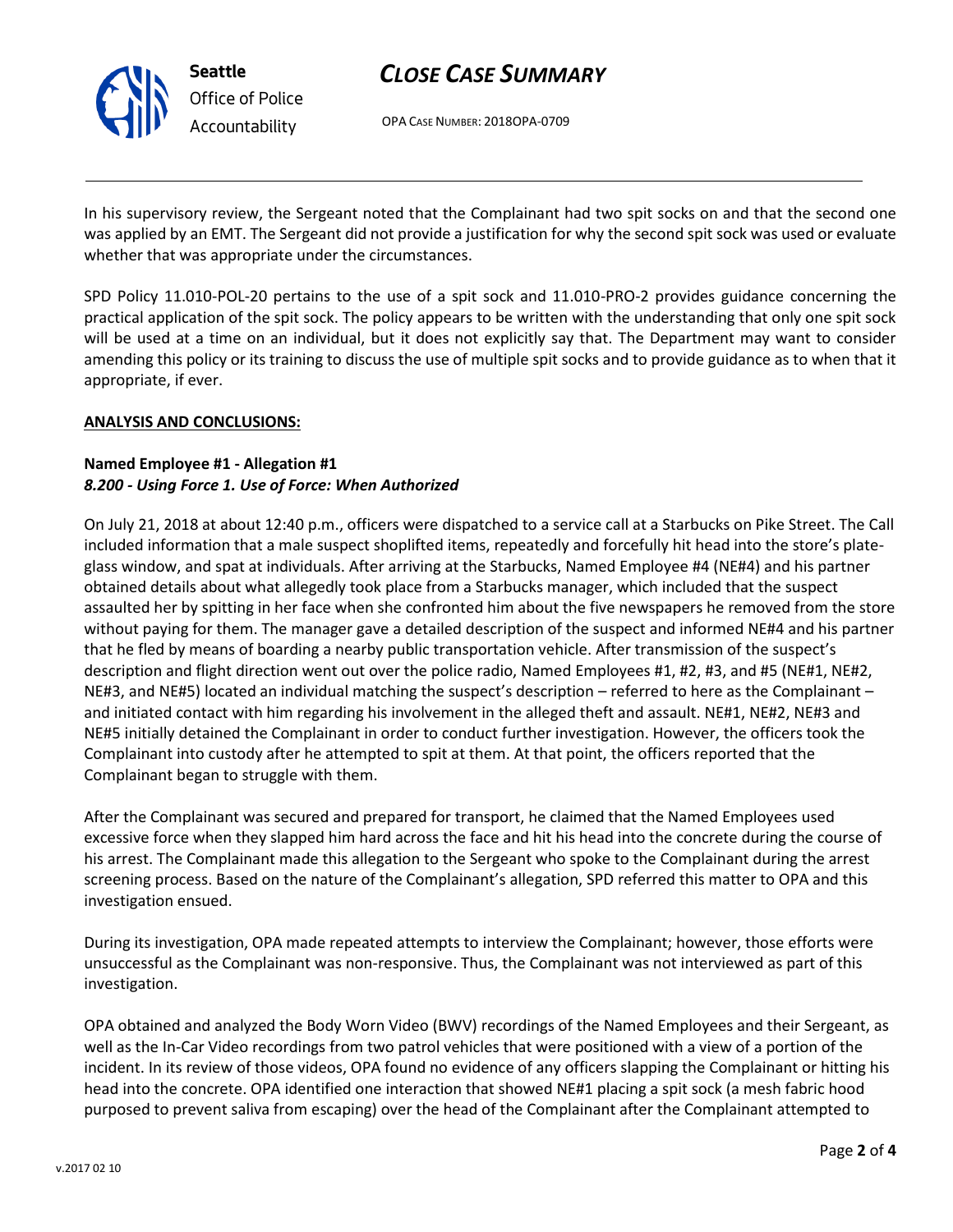

OPA CASE NUMBER: 2018OPA-0709

**Seattle** *Office of Police Accountability*

spit at the Named Employees. When he did so, NE#1 appeared to initially fail to properly place the spit sock over the Complainant's head. NE#1 then made another movement in the direction of the Complainant's head, which was difficult to discern in the videos. However, NE#1's movement did not appear to result in an intended or unintended slap to the Complainant's face and there was no support for such a finding in any of the audio recordings. Additionally, OPA did not hear the Complainant make any noises or comments to suggest that he may have just been slapped. It appears, instead, that NE#1 was attempting to reposition the spit sock over the Complainant's head.

Notably, throughout his interaction with the Named Employees, the Complainant continually resisted, including kicking the officers. Also, the Complainant spat multiple times. Though not visible in any of the videos, the Named Employees discussed that they were scratched by the Complainant's fingernails and they cautioned each other to be mindful of further similar injuries as they positioned themselves around the Complainant in their efforts to control his movements.

OPA interviewed all five of the Named Employees. All five of them denied using excessive force. Their accounts detailed what led to their involvement in this incident, the role they played in the arrest, and their justification for their use of force. Four of them explained how they sustained injuries as a result of the Complainant's active resistance and assaultive actions. NE#1 was specifically asked about his placement of the spit sock over the Complainant's head and to explain what happened during that process. NE#1 stated that he was wearing gloves throughout his encounter with the Complainant. NE#1 explained that his glove got caught on the mesh fabric of the spit sock and that his actions in returning to the area of the Complainant's head were movements to separate his hand from the fabric that was sticking to the rubber coating of the glove. NE#1 stated that he never made any contact with the Complainant's face or head.

OPA reviewed the photos associated with the injuries of NE#1, NE#2, NE#3 and NE#5. NE#4 was not listed as a victim in the police reports and did not claim to have sustained any injuries during this incident. The photos of the officers' injuries included images of red markings on the surface of their skin. There were also images of the Complainant. The Complainant's head was still covered by a spit sock in the photos, which were taken by the Sergeant during his screening of the arrest.

OPA lastly reviewed the following SPD reports: General Offense Report; Computer-Aided Dispatch; the officers' use of force statements; and the use of force reviews conducted by the chain of command. These reports appeared to be thorough, complete, and consistent.

SPD Policy 8.200(1) requires that force used by officers be reasonable, necessary and proportional. Whether force is reasonable depends "on the totality of the circumstances" known to the officers at the time of the force and must be balanced against "the rights of the subject, in light of the circumstances surrounding the event." (SPD Policy 8.200(1).) The policy lists a number of factors that should be weighed when evaluating reasonableness. (*See id*.) Force is necessary where "no reasonably effective alternative appears to exist, and only then to the degree which is reasonable to effect a lawful purpose." (*Id*.) Lastly, the force used must be proportional to the threat posed to the officer. (*Id*.) If, as the Complainant alleged, the Named Employees used excessive force against him, it would have been a violation of this policy.